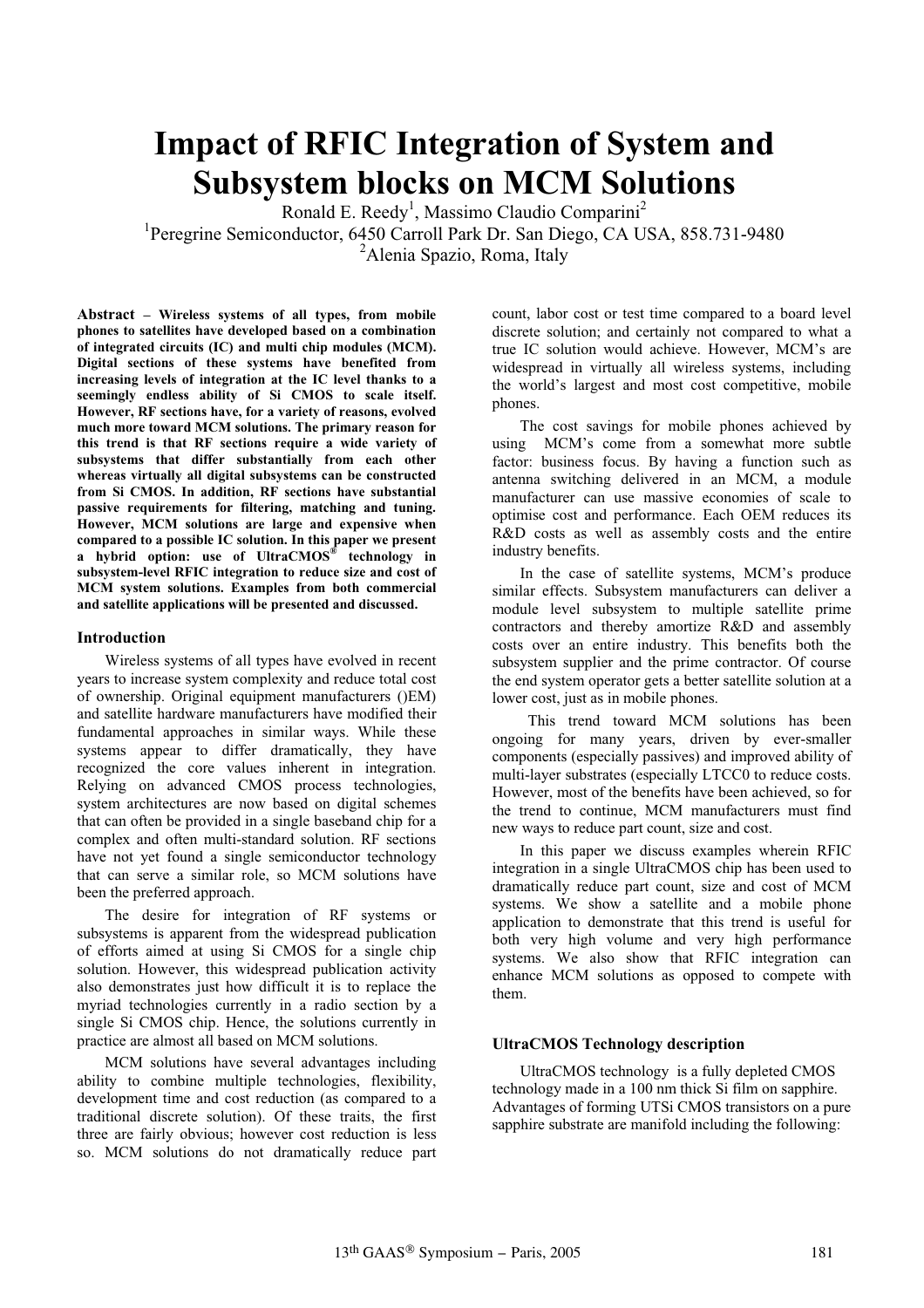- Inherent radiation hardness
- Low capacitance, hence high speed at low power
- Fully depleted operation, improving linearity, speed, and low voltage performance
- Excellent RF performance:
	- $\triangleright$  f<sub>max</sub> typically 3X f<sub>t</sub> (60 GHz at L = 0.5 µm; and 100 GHz at 0.25 µm)
	- ¾ very high linearity (+38 dBm IP3 mixers)
	- $\triangleright$  high Q integrated passives ( $Q_L > 40$  at 2 GHz for 5 nH inductor)
	- $\triangleright$  high isolation (>50 dB between adjacent devices)
- $\triangle$  Integrated EEPROM available without additional masks or process steps
- $\triangle$  Multiple threshold options without additional cost
- An extremely low-loss substrate at RF frequencies
- $\div$  Excellent ESD protection with low parasitics
- \* New design options over GaAs due to availability of good PMOS transistors
- Optically transparent substrate for use in optical applications
- Processed in standard CMOS facilities on large wafers

Figure 1 shows a cross-sectional comparison between conventional CMOS and UTSi CMOS.. The RF performance of this technology was presented at this conference.[XX]



*Figure 1. Cross-sectional view of bulk Si CMOS (top) and UTSi CMOS (bottom) showing reduced complexity and parasitics thanks to UTSi CMOS' sapphire substrate.* 

### **Application to MCMs**

RF integration in this single technology has been discussed in several publications.[XX] Two examples of how such integration improves MCM solutions will be discussed: an antenna switch module (ASM) for GSM mobile phones and an IF downconverter for advanced digital payload of digital communications satellites. In both cases, LTCC substrates are the basis of the MCM.

## *ASM for GSM Mobiles*

Antenna switch modules connect a single antenna to to TX and RX sections of GSM phones. This TDMA system alternates TX and RX pulses, and both cellular (two bands in ~800-950 MHz) and PCS (two bands in ~1.7-1.9 GHz) bands must be covered. Specifications are very rigorous, especially on insertion loss, harmonic distortion and isolation. Of these, distortion is the most critical due to interference constraints. If SAW filters are included, the module is called a front end module, or FEM; the portion of an FEM other than the SAW filters is an ASM.

Figure 2 shows a typical ASM for a tri-band GSM phone (2 cellular and one PCS bands, typically). The top chip is a GaAs PHEMT SP5T chip, with a Si CMOS decoder chip below it. Each throw of the SP5T requires a separate bond wire (and pad on the Si chip, which sets its size and cost) since integration of digital logic on standard PHEMT GaAs is difficult and expensive.

The blocking capacitors are used to create a negative voltage from the RF signal to ensure the switches stay off during negative swings of the TX RF power output. Not shown are complex L-C circuits needed to protect the GaAs from ESD damage (GSM has an 8 kV requirement on the antenna port).



*Figure 2. Top view of ASM for tri-band. GSM mbvile phone, including a GaAs PHEMT switch die (top one); a CMOS decoder die; and four decoupling capacitors for a total area of about 15 mm2 .*

Figure 3 shows a functional block diagram of a quad band ASM function (both cellular bands and both PCS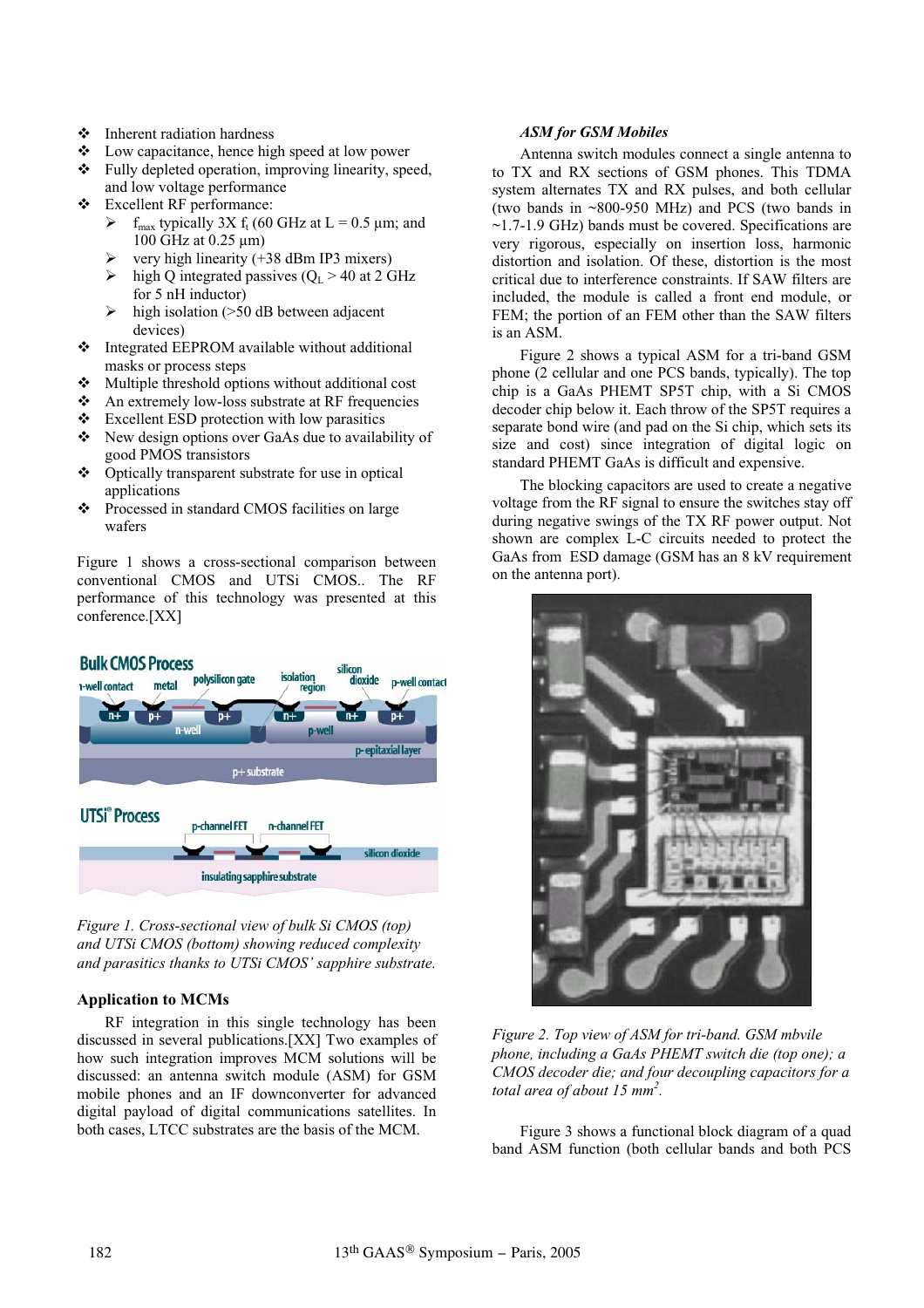bands) when a single chip replaces all the components visible in Fig. 2. Key to size and area savings are elimination of all blocking capacitors and the separate decoder chip. Figure 4 shows a single UltraCMOS chip solution that incorporates all devices shown in Fig. 2. (as depicted in the block diagram of Fig. 3.



*Figure 3. Functional block of ASM. All circled elements of Fig. 2 are contained in a single UltraCMOS IC with total area of 1.5 mm<sup>2</sup> , a 90% reduction.*



*Figure 4. Single chip solution that replaces all the components in Fig. 2, plus adds 4 kV ESD antenna port protection.* 

In Figure 4 we show the impact of UltraCMOS integration. As can be seen, the ASM reduced in size by over 75%. Since LTCC substrate area and part count were reduced by the similar amounts, overall cost was dramatically reduced. Customer benefits include size and cost reduction along with substantially improved ESD protection. In addition, all active circuits are manufactured in a CMOS technology, the world's most reliable and reproducible semiconductor process.

#### *Satellite IF down converter*

The ASM example shown above has semiconductor content for switching and CMOS control logic, but no gain blocks. In Figure 5, we show the block diagram of an IF down converter that has also been reduced to a single UltraCMOS chip.



*Figure 5. Block diagram of IF down converter on a single UltraCMOS IC, including 64 dB or digital step attenuation (at 0.5 dB/step), 3-wire serial interface, and an overall gain of 80 dB.* 

Figure 6 shows the complete IF down converter chain in a single chip. Key to its usefulness is integration of two 32 dB (6 bit) digital step attenuators (DAT) both of which are controlled through a single serial interface. Use of digital DAT's has two key advantages:

- 1. The entire gain control loop remains digital, simplifying design and test, and
- 2. Gain blocks can be designed as fixed gain rather than variable gain, improving stability and power consumption.

DAT's require high value and high precision resistors integrated with low loss and low distortion switches. The control function and serial interface takes fewer than one thousand logic gates which is trivial for CMOS technology to integrate and consume less than 100 µA of current. The fixed gain blocks reduce power consumption because their range of required operation is reduced as compared to a variable gain amplifier. Since the part is designed in UltraCMOS it meets all radiation hardness requirements of the satellite application.